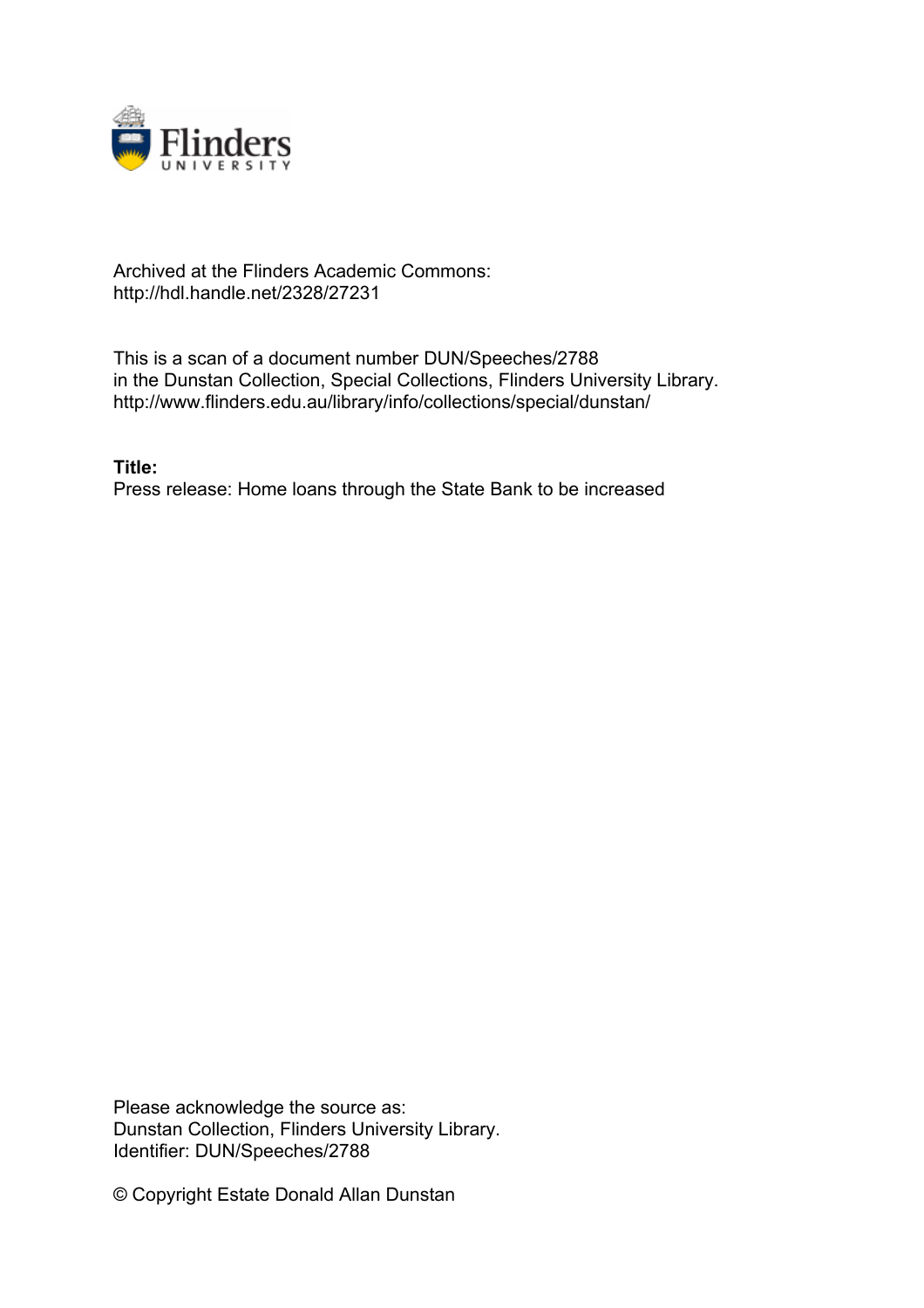HOME loans to some borrowers through the State Bank are to be increased from a maximum of \$15,000 to \$18,000, the Premier, Mr. Dunstan, announced this afternoon.

*£738* n

Mr. Dunstan, who is also State Treasurer, said'that this followed the allocation of an extra \$1 M. from the Commonwealth Government.

The money is to be used by the State Bank through the Home Builders Account.

The Premier said that for approvals given after this week, which were subject to a statutory incomes test, the maximum loan would rise from \$15,000 to \$18,000. The higher level applied to borrowers eligible for the  $5\frac{1}{2}$ % mortgage rate.

"It will substantially reduce, and in many cases eliminate, their need for a second mortgage".

The change would not however apply to State Bank, approvals for people whose incomes, although modest, were above the statutory incomes test and who therefore obtained loans at 6.3/4%. The level here would remain at \$15,000.

ري.<br>تر ل

 $\mathcal{F}_\mathrm{c}$ 

Mr. Dunstan said, however, that the State Government was continuing negotiations with the Commonwealth to enable loans for these people also to be increased.

The money provided timely help for young families whose plans to buy their own homes had been affected by increased housing costs.

It would also provide a further welcome boost for the South Australian building industry.

Dunstan Collection, Special Collections, Flinders University Library.